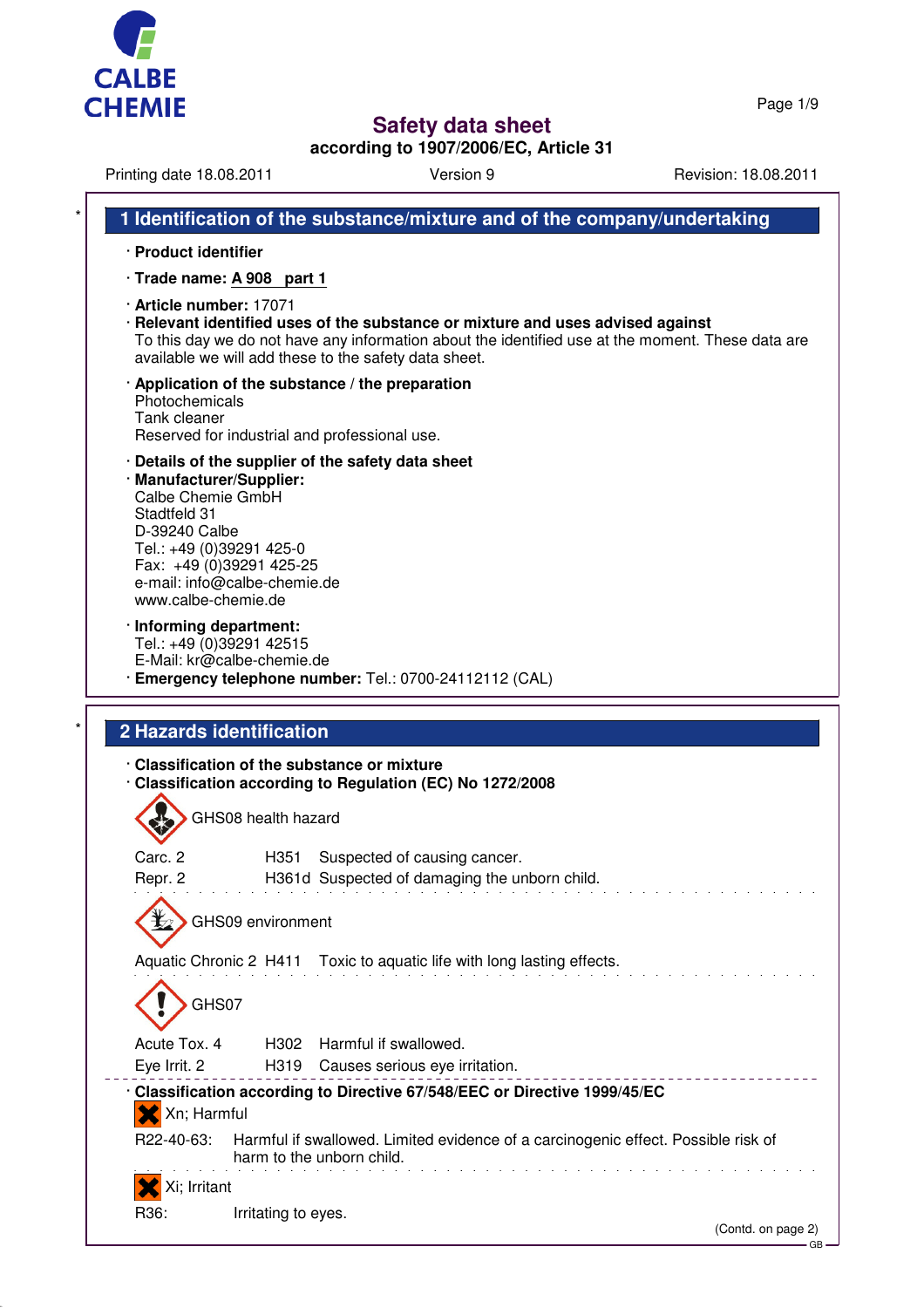

Page 2/9

# **Safety data sheet**

**according to 1907/2006/EC, Article 31**

Printing date 18.08.2011 **Version 9** Version 9 Revision: 18.08.2011

## **Trade name: A 908 part 1**

(Contd. of page 1) N; Dangerous for the environment R51/53: Toxic to aquatic organisms, may cause long-term adverse effects in the aquatic environment. · **Information concerning particular hazards for human and environment:** The product has to be labelled due to the calculation procedure of the "General Classification guideline for preparations of the EU" in the latest valid version. · **Classification system:** The classification is in line with current EC lists. It is expanded, however, by information from technical literature and by information furnished by supplier companies. · **Label elements** · **Labelling according to EU guidelines:** The product has been classified and labelled in accordance with EC Directives / Ordinance on Hazardous Materials (GefStoffV) · **Code letter and hazard designation of product:** Xn Harmful N Dangerous for the environment · **Hazard-determining components of labelling:** thiourea · **Risk phrases:** 22 Harmful if swallowed. 36 Irritating to eyes. 40 Limited evidence of a carcinogenic effect. 51/53 Toxic to aquatic organisms, may cause long-term adverse effects in the aquatic environment. 63 Possible risk of harm to the unborn child. · **Safety phrases:** 26 In case of contact with eyes, rinse immediately with plenty of water and seek medical advice. 36/37 Wear suitable protective clothing and gloves. 45 In case of accident or if you feel unwell, seek medical advice immediately (show the label where possible). · **Other hazards** · **Results of PBT and vPvB assessment** · **PBT:** Not applicable. · **vPvB:** Not applicable. \* **3 Composition/information on ingredients**

· **Chemical characterization: Mixtures**

· **Description:** Mixture of the substances listed below with harmless additions.

(Contd. on page 3) GB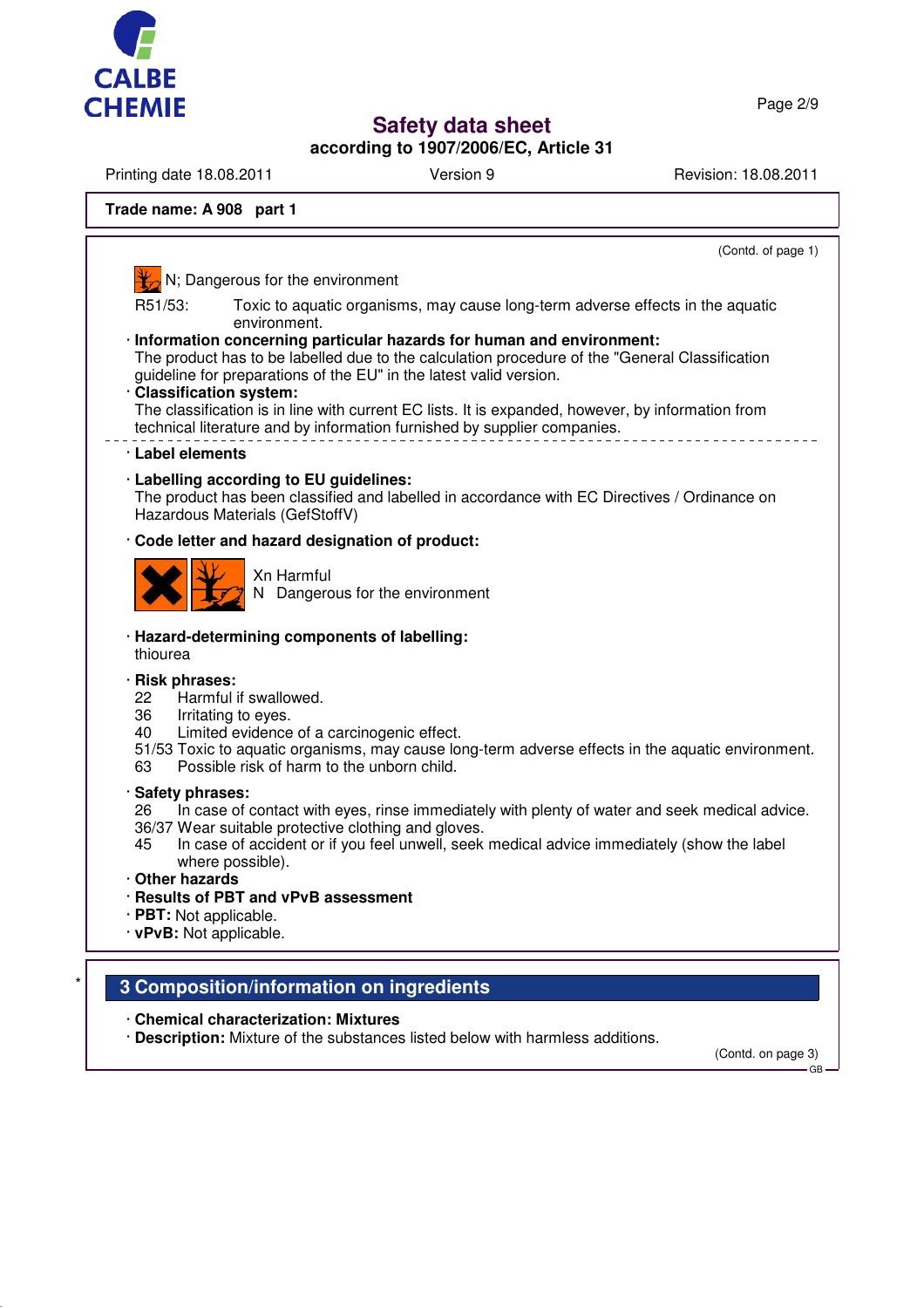

Page 3/9

# **Safety data sheet**

## **according to 1907/2006/EC, Article 31**

Printing date 18.08.2011 **Version 9** Version 9 Revision: 18.08.2011

(Contd. of page 2)

### **Trade name: A 908 part 1**

· **Dangerous components:** CAS: 5949-29-1 Citric acid monohydrate 25-50% EINECS: 201-069-1 X Xi R36  $\overline{\textcircled{1}}$  Eye Irrit. 2, H319 CAS: 62-56-6 thiourea 25-50% **X** Xn R22-40-63 EINECS: 200-543-5  $\overline{1}$ N R51/53 Carc. Cat. 3, Repr. Cat. 3 **Carc. 2, H351; Repr. 2, H361d**  Aquatic Chronic 2, H411 △ Acute Tox. 4, H302 ́∩

· **Additional information** For the wording of the listed risk phrases refer to section 16.

## **4 First aid measures**

### · **Description of first aid measures**

· **General information**

Instantly remove any clothing soiled by the product.

Symptoms of poisoning may even occur after several hours; therefore medical observation for at least 24 hours after the accident.

- · **After inhalation** Supply fresh air; consult doctor in case of symptoms.
- · **After skin contact** The product is not skin irritating.

### · **After eye contact**

Rinse opened eye for several minutes under running water (> 15 min). Then consult doctor.

- · **After swallowing** Rinse out mouth and then drink plenty of water. Induce vomiting and call for medical help. Instantly call for doctor.
- · **Information for doctor** None
- · **Most important symptoms and effects, both acute and delayed** No further relevant information available.
- · **Indication of any immediate medical attention and special treatment needed** No further relevant information available.

## **5 Firefighting measures**

#### · **Extinguishing media**

- · **Suitable extinguishing agents** CO2, extinguishing powder or water jet. Fight larger fires with water jet or alcohol-resistant foam.
- · **For safety reasons unsuitable extinguishing agents** Water with a full water jet.
- · **Special hazards arising from the substance or mixture** Can be released in case of fire sulphur dioxide (SO2)

Nitrogen oxides (NOx)

(Contd. on page 4)

GB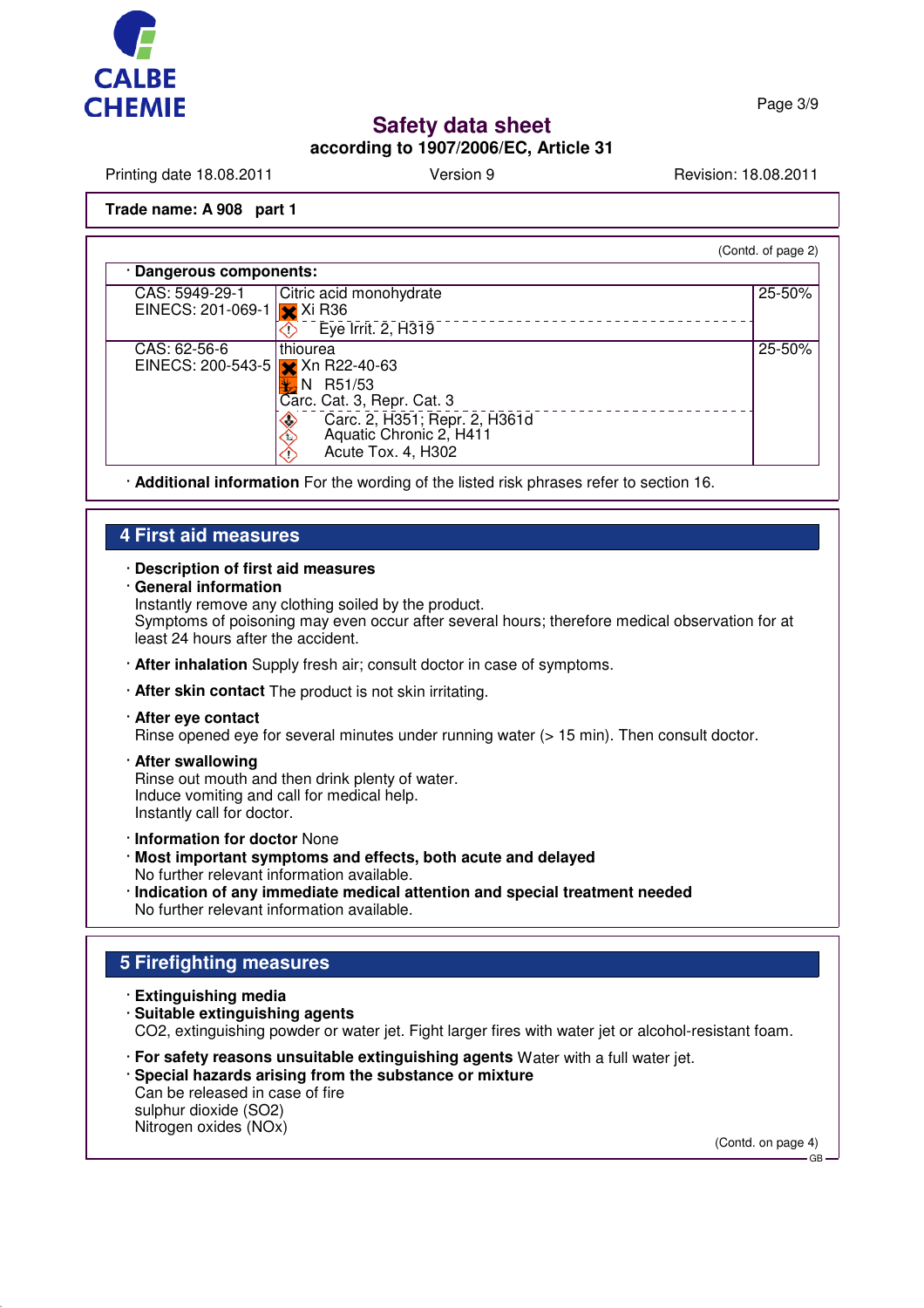

Page 4/9

# **Safety data sheet**

# **according to 1907/2006/EC, Article 31**

Printing date 18.08.2011 **Version 9** Version 9 Revision: 18.08.2011

(Contd. of page 3)

### **Trade name: A 908 part 1**

### · **Advice for firefighters**

· **Protective equipment:** Do not inhale explosion gases or combustion gases.

## **6 Accidental release measures**

- · **Personal precautions, protective equipment and emergency procedures** Avoid causing dust.
- Ensure adequate ventilation. · **Environmental precautions:** Do not allow to enter drainage system, surface or ground water. Inform respective authorities in case product reaches water or sewage system.
- · **Methods and material for containment and cleaning up:** Dispose of contaminated material as waste according to item 13.
- **Reference to other sections** See Section 8 for information on personal protection equipment. See Section 13 for information on disposal.

## \* **7 Handling and storage**

- · **Handling**
- · **Precautions for safe handling** Store in cool, dry place in tightly closed containers. Avoid release to the environment.
- · **Information about protection against explosions and fires:** No special measures required.
- · **Conditions for safe storage, including any incompatibilities**
- · **Storage**
- · **Requirements to be met by storerooms and containers:** No special requirements.
- · **Information about storage in one common storage facility:** Not required.
- · **Further information about storage conditions:** Keep container tightly sealed.
- · **Recommended storage temperature:** 5-30°C
- · **Specific end use(s)** No further relevant information available.

## \* **8 Exposure controls/personal protection**

· **Additional information about design of technical systems:** No further data; see section 7.

- · **Control parameters**
- · **Components with limit values that require monitoring at the workplace:**

The product does not contain any relevant quantities of materials with critical values that have to be monitored at the workplace.

· **Additional information:** The lists that were valid during the compilation were used as basis.

- · **Exposure controls**
- · **Personal protective equipment**
- · **General protective and hygienic measures**

The usual precautionary measures should be adhered to general rules for handling chemicals. Keep away from foodstuffs, beverages and food.

Take off immediately all contaminated clothing.

Wash hands during breaks and at the end of the work.

Avoid contact with the eyes and skin.

(Contd. on page 5)

GB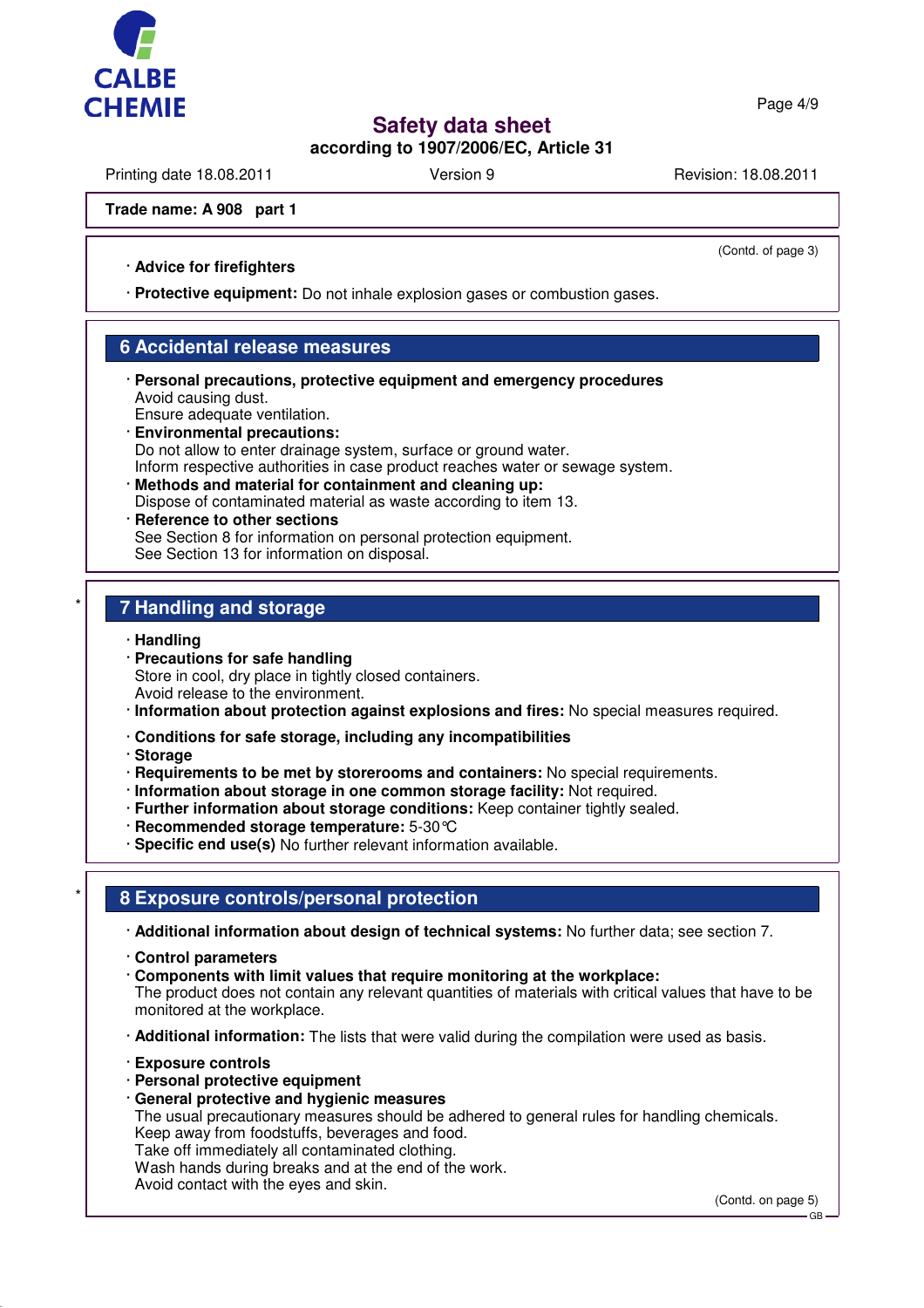

**according to 1907/2006/EC, Article 31**

Printing date 18.08.2011 **Version 9** Version 9 Revision: 18.08.2011

# **Trade name: A 908 part 1**

(Contd. of page 4) Do not eat, drink or smoke while working. · **Breathing equipment:** Not necessary if room is well-ventilated. · **Protection of hands:** Protective gloves. The protective gloves to be used must comply with the specifications of the EC directive 89/686/ EEC and the resultant standard EN 374. This recommendation applies only to the product stated in the Safety Data Sheet and supplied by us as well as to the purpose specified by us. Only use chemical-protective gloves with CE-labelling of category III. Selection of the glove material on consideration of the penetration times, rates of diffusion and the degradation · **Material of gloves** Thickness (mm) Breakthrough time (min) Nitril rubber 0,38 > 480 Neoprene 0,65 > 240<br>Butyl rubber 0.36 > 480 Butyl rubber Avoid natural rubber gloves. · **For the permanent contact of a maximum of 15 minutes gloves made of the following materials are suitable:** Synthetic gloves Value for permeation: Level: ≥3 (60 min) · **Eye protection:** Safety glasses · **Body protection:** Protective work clothing. **9 Physical and chemical properties**

| <u>U FIIYƏKAI AIN CIRINCAI DIVDELIRƏ</u>                                                                          |                              |                    |
|-------------------------------------------------------------------------------------------------------------------|------------------------------|--------------------|
| · Information on basic physical and chemical properties<br><b>General Information</b><br>· Appearance:            |                              |                    |
| Form:                                                                                                             | Solid.                       |                    |
| Colour:                                                                                                           | Colourless                   |                    |
| · Odour:                                                                                                          | Not characteristic           |                    |
| Change in condition<br>Melting point/Melting range: Not determined<br>Boiling point/Boiling range: Not determined |                              |                    |
| · Flash point:                                                                                                    | Not applicable               |                    |
| · Ignition temperature:                                                                                           | 345 °C                       |                    |
| · Self-inflammability:                                                                                            | Product is not selfigniting. |                    |
| · Danger of explosion:                                                                                            | Product is not explosive.    |                    |
| · Density                                                                                                         | Not applicable               |                    |
| · Solubility in / Miscibility with<br>Water:                                                                      | Soluble                      |                    |
| · Viscosity:<br>dynamic:                                                                                          | Not applicable               |                    |
|                                                                                                                   |                              | (Contd. on page 6) |
|                                                                                                                   |                              | · GB –             |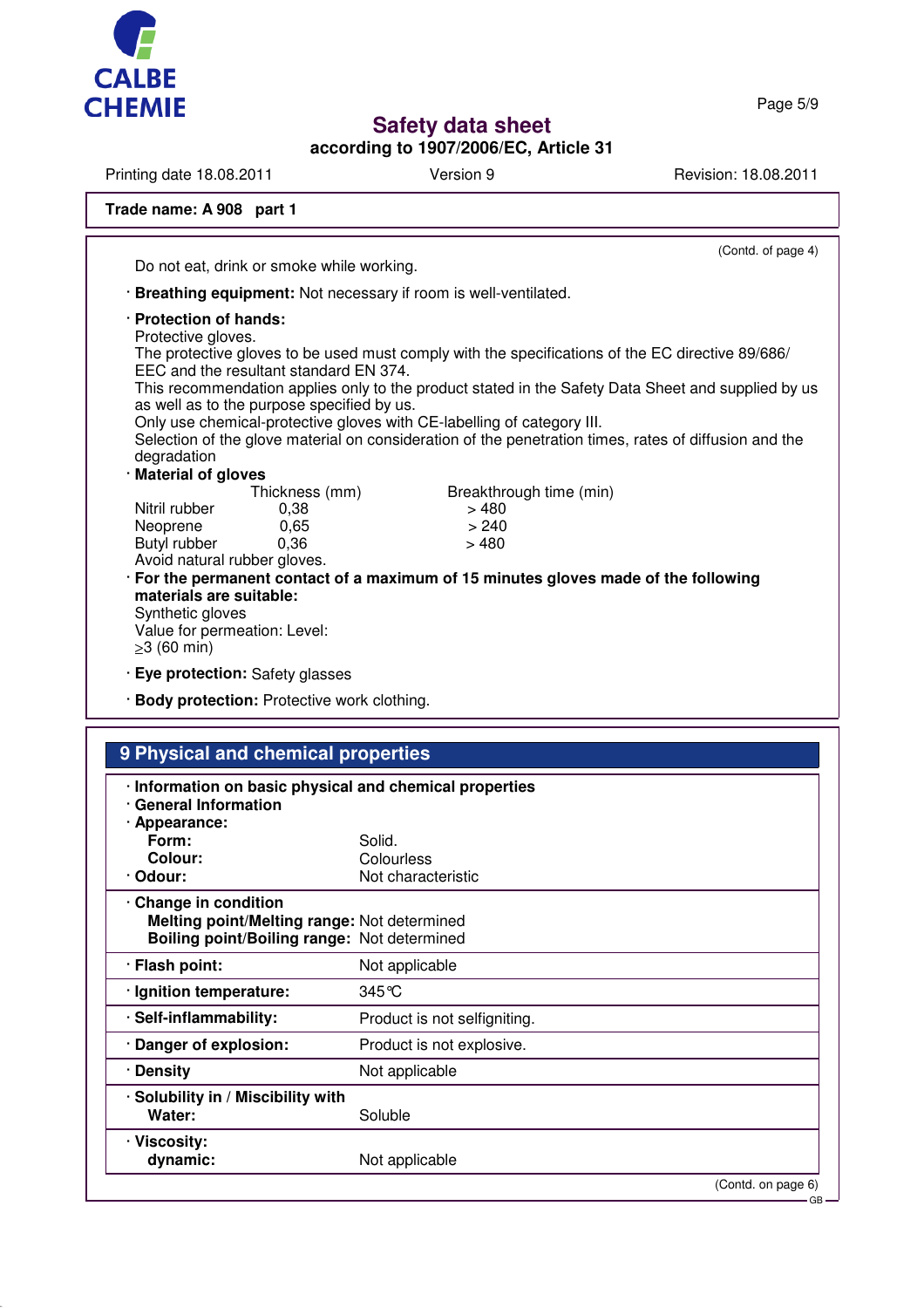

Page 6/9

# **Safety data sheet**

**according to 1907/2006/EC, Article 31**

Printing date 18.08.2011 **Version 9** Version 9 Revision: 18.08.2011

(Contd. of page 5)

### **Trade name: A 908 part 1**

**kinematic:** Not applicable

· **Solvent content:**

Solids content: 100.0 %

· **Other information** No further relevant information available.

## **10 Stability and reactivity**

· **Reactivity**

· **Chemical stability**

· **Thermal decomposition / conditions to be avoided:**

No decomposition if used according to specifications.

- · **Possibility of hazardous reactions** Reacts with acids, alkalis and oxidizing agents
- · **Conditions to avoid** No further relevant information available.
- · **Incompatible materials:** No further relevant information available.
- · **Hazardous decomposition products:** None

## **11 Toxicological information**

- · **Information on toxicological effects**
- · **Acute toxicity:**

· **LD/LC50 values that are relevant for classification:**

### **62-56-6 thiourea**

| Oral   | LD50 | $1750$ mg/kg (rat)                          |
|--------|------|---------------------------------------------|
| Dermal | LD50 | 2800 mg/kg (rabbit)                         |
|        |      | Inhalative $ $ LC50/4 h $ $ 0.17 mg/l (rat) |

#### · **Primary irritant effect:**

- · **on the skin:** No irritant effect.
- · **on the eye:** Irritant effect.
- · **Sensitization:** Sensitizing effect by skin contact is possible by prolonged exposure.

### · **Additional toxicological information:**

This statement was deduced from the properties of the single components.

The product shows the following dangers according to the calculation method of the General EC Classification Guidelines for Preparations as issued in the latest version: Harmful

Irritant

Dangerous for the environment.

- · **CMR effects (carcinogenity, mutagenicity and toxicity for reproduction)**
- Limited evidence of a carcinogenic effect.
- Possible risk of harm to the unborn child.

## **12 Ecological information**

- · **Toxicity**
- · **Acquatic toxicity:** Not determined
- · **Persistence and degradability** Not determined

(Contd. on page 7)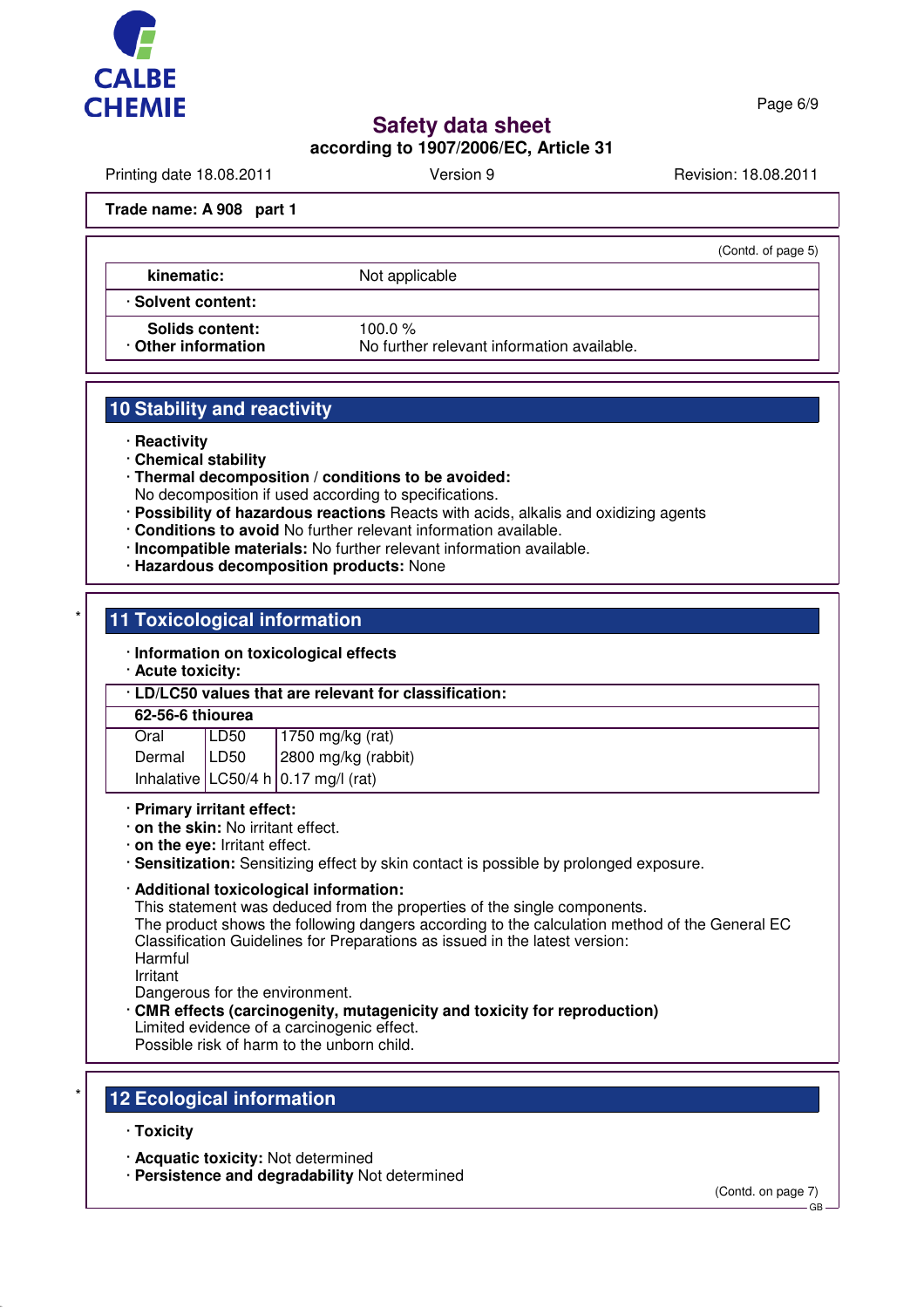

Page 7/9

# **Safety data sheet**

## **according to 1907/2006/EC, Article 31**

Printing date 18.08.2011 **Version 9** Version 9 Revision: 18.08.2011

**Trade name: A 908 part 1**

(Contd. of page 6) · **Behaviour in environmental systems:** Not determined · **Bioaccumulative potential** Not determined · **Mobility in soil** No further relevant information available. · **Ecotoxical effects:** EC50 crustaceans (48h) 9 mg/l IC50 algae 5,6 mg/l/72 h · **Remark:** Toxic for fish · **Behaviour in sewage processing plants:** Not determined · **Additional ecological information:** · **General notes:** At present there are no ecotoxicological assessments. The product contains materials that are harmful to the environment. Water hazard class 2 (German Regulation) (Self-assessment): Water-endangering. Do not allow product to reach ground water, water bodies or sewage system. Also poisonous for fish and plankton in water bodies. Toxic for aquatic organisms · **Results of PBT and vPvB assessment** · **PBT:** Not applicable. · **vPvB:** Not applicable. · **Other adverse effects** No further relevant information available. **13 Disposal considerations** · **Waste treatment methods** · **Recommendation** Must not be disposed of together with household garbage. Do not allow product to reach sewage system. Must be specially treated under adherence to official regulations. · **European waste catalogue** 16 07 09\* wastes containing other dangerous substances · **Uncleaned packagings:** · **Recommendation:** Non contaminated packagings can be used for recycling. Empty contaminated packagings thoroughly. They can be recycled after thorough and proper cleaning. Packagings that cannot be cleaned are to be disposed of in the same manner as the product. EAK-No. 15 01 10 · **Recommended cleaning agent:** Water, if necessary with cleaning agent.

# **14 Transport information**

· **UN-Number**

· **ADR, IMDG, IATA** UN 3077

(Contd. on page 8)

GB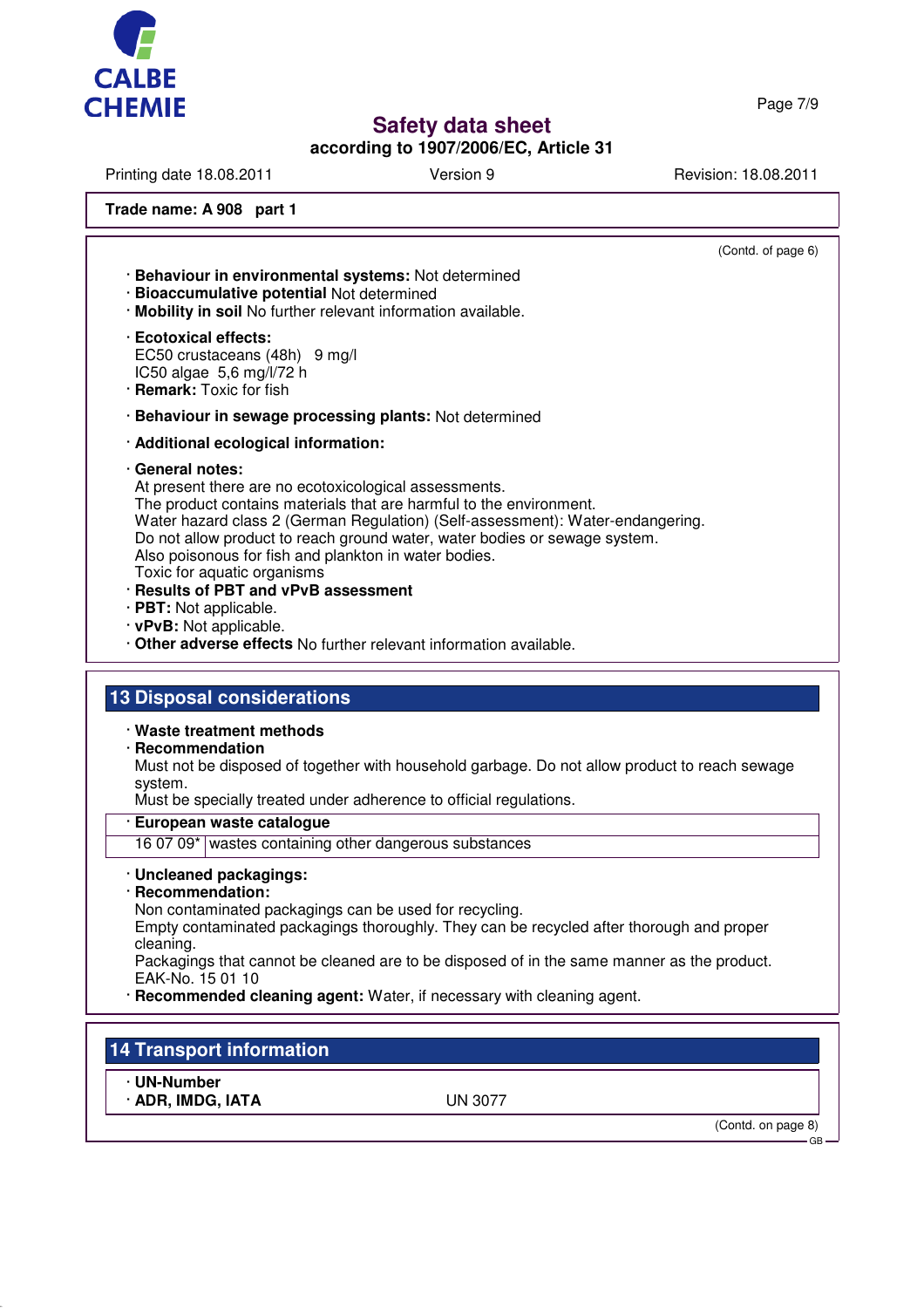

Page 8/9

# **Safety data sheet**

**according to 1907/2006/EC, Article 31**

Printing date 18.08.2011 Version 9 Version 9 Revision: 18.08.2011

**Trade name: A 908 part 1**

| · UN proper shipping name<br>$\cdot$ ADR<br>ENVIRONMENTALLY HAZARDOUS SUBSTANCE,<br>SOLID, N.O.S., mixture<br>ENVIRONMENTALLY HAZARDOUS SUBSTANCE,<br>· IMDG, IATA<br>SOLID, N.O.S. (thiourea)<br>· Transport hazard class(es)<br>· ADR, IMDG, IATA<br>4h,<br>· Class<br>9 Miscellaneous dangerous substances and articles.<br>· Label<br>9<br>· Packing group<br>· ADR, IMDG, IATA<br>Ш<br><b>Environmental hazards:</b><br>· Marine pollutant:<br>Yes<br>Symbol (fish and tree)<br>Symbol (fish and tree)<br>· Special marking (ADR):<br>· Special marking (IATA):<br>Symbol (fish and tree)<br>· Special precautions for user<br>Warning: Miscellaneous dangerous substances and<br>articles.<br>· Kemler Number:<br>90<br>· EMS Number:<br>$F-A, S-F$<br>· Transport in bulk according to Annex II of<br>MARPOL73/78 and the IBC Code<br>Not applicable.<br>· Transport/Additional information:<br>∙ ADR<br>· Remarks:<br>"Limited quantity" according to chapter 3.4 ADR<br>∙IMDG<br>· Remarks:<br>"Limited quantity" according to chapter 3.4 IMDG<br>· IATA<br>· Remarks:<br>Packing Instruction<br><b>PAX/CAO 956</b><br>· UN "Model Regulation":<br>UN3077, ENVIRONMENTALLY HAZARDOUS | (Contd. of page 7)                        |
|------------------------------------------------------------------------------------------------------------------------------------------------------------------------------------------------------------------------------------------------------------------------------------------------------------------------------------------------------------------------------------------------------------------------------------------------------------------------------------------------------------------------------------------------------------------------------------------------------------------------------------------------------------------------------------------------------------------------------------------------------------------------------------------------------------------------------------------------------------------------------------------------------------------------------------------------------------------------------------------------------------------------------------------------------------------------------------------------------------------------------------------------------------------------------------------------|-------------------------------------------|
|                                                                                                                                                                                                                                                                                                                                                                                                                                                                                                                                                                                                                                                                                                                                                                                                                                                                                                                                                                                                                                                                                                                                                                                                |                                           |
|                                                                                                                                                                                                                                                                                                                                                                                                                                                                                                                                                                                                                                                                                                                                                                                                                                                                                                                                                                                                                                                                                                                                                                                                |                                           |
|                                                                                                                                                                                                                                                                                                                                                                                                                                                                                                                                                                                                                                                                                                                                                                                                                                                                                                                                                                                                                                                                                                                                                                                                |                                           |
|                                                                                                                                                                                                                                                                                                                                                                                                                                                                                                                                                                                                                                                                                                                                                                                                                                                                                                                                                                                                                                                                                                                                                                                                |                                           |
|                                                                                                                                                                                                                                                                                                                                                                                                                                                                                                                                                                                                                                                                                                                                                                                                                                                                                                                                                                                                                                                                                                                                                                                                |                                           |
|                                                                                                                                                                                                                                                                                                                                                                                                                                                                                                                                                                                                                                                                                                                                                                                                                                                                                                                                                                                                                                                                                                                                                                                                |                                           |
|                                                                                                                                                                                                                                                                                                                                                                                                                                                                                                                                                                                                                                                                                                                                                                                                                                                                                                                                                                                                                                                                                                                                                                                                |                                           |
|                                                                                                                                                                                                                                                                                                                                                                                                                                                                                                                                                                                                                                                                                                                                                                                                                                                                                                                                                                                                                                                                                                                                                                                                |                                           |
|                                                                                                                                                                                                                                                                                                                                                                                                                                                                                                                                                                                                                                                                                                                                                                                                                                                                                                                                                                                                                                                                                                                                                                                                |                                           |
|                                                                                                                                                                                                                                                                                                                                                                                                                                                                                                                                                                                                                                                                                                                                                                                                                                                                                                                                                                                                                                                                                                                                                                                                |                                           |
|                                                                                                                                                                                                                                                                                                                                                                                                                                                                                                                                                                                                                                                                                                                                                                                                                                                                                                                                                                                                                                                                                                                                                                                                |                                           |
|                                                                                                                                                                                                                                                                                                                                                                                                                                                                                                                                                                                                                                                                                                                                                                                                                                                                                                                                                                                                                                                                                                                                                                                                |                                           |
|                                                                                                                                                                                                                                                                                                                                                                                                                                                                                                                                                                                                                                                                                                                                                                                                                                                                                                                                                                                                                                                                                                                                                                                                |                                           |
|                                                                                                                                                                                                                                                                                                                                                                                                                                                                                                                                                                                                                                                                                                                                                                                                                                                                                                                                                                                                                                                                                                                                                                                                |                                           |
|                                                                                                                                                                                                                                                                                                                                                                                                                                                                                                                                                                                                                                                                                                                                                                                                                                                                                                                                                                                                                                                                                                                                                                                                |                                           |
|                                                                                                                                                                                                                                                                                                                                                                                                                                                                                                                                                                                                                                                                                                                                                                                                                                                                                                                                                                                                                                                                                                                                                                                                | SUBSTANCE, SOLID, N.O.S., mixture, 9, III |

(Contd. on page 9)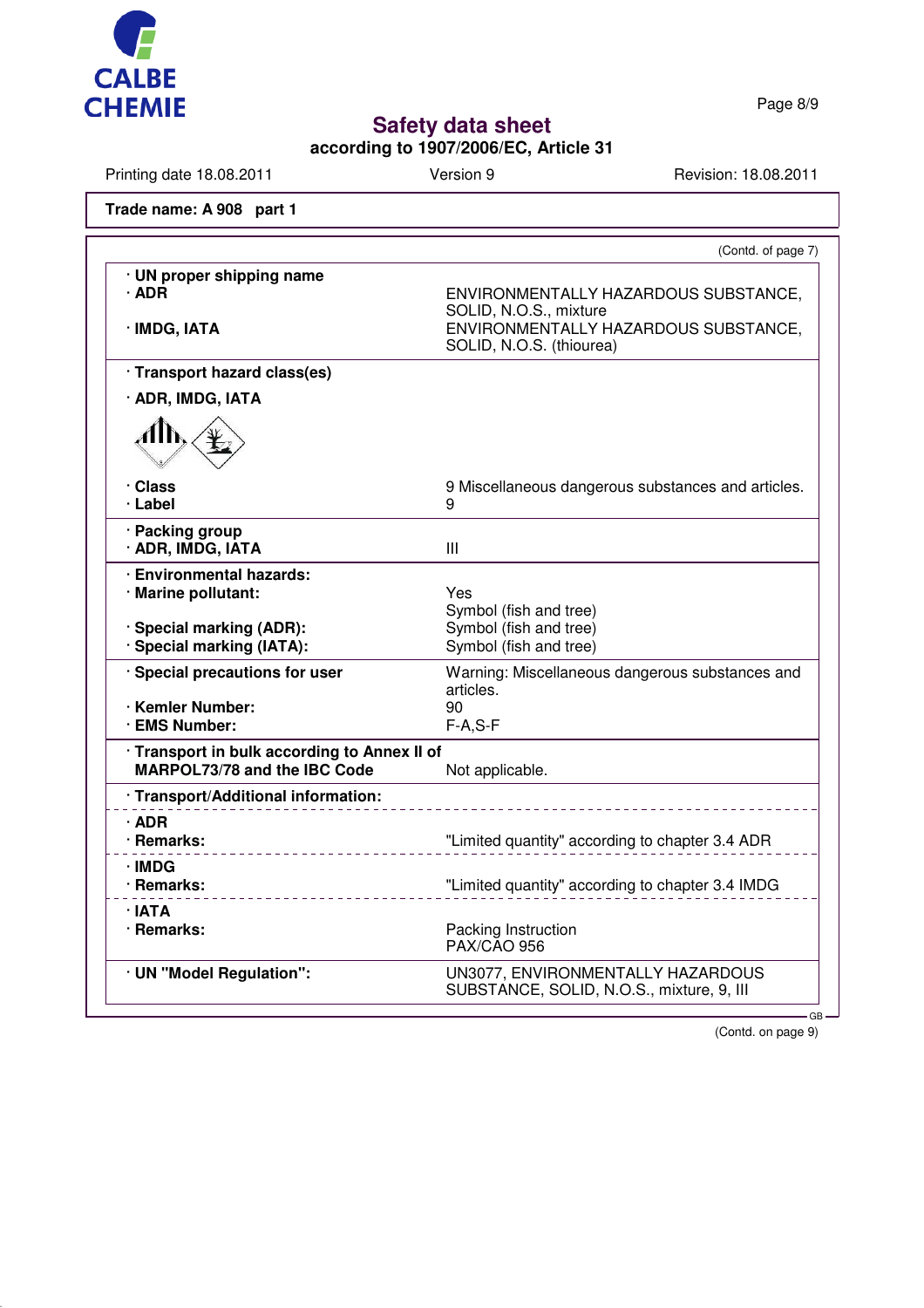

Page 9/9

# **Safety data sheet**

## **according to 1907/2006/EC, Article 31**

Printing date 18.08.2011 **Version 9** Version 9 Revision: 18.08.2011

#### **Trade name: A 908 part 1**

(Contd. of page 8)

## **15 Regulatory information**

· **Safety, health and environmental regulations/legislation specific for the substance or mixture**

#### · **National regulations**

| Class. | ∣ Share in % |
|--------|--------------|
|        | 36.5         |

· **Water hazard class:** Water hazard class 2 (Self-assessment): water-endangering.

· **Chemical safety assessment:** A Chemical Safety Assessment has not been carried out.

## **16 Other information**

These data are based on our present knowledge. However, they shall not constitute a guarantee for any specific product features and shall not establish a legally valid contractual relationship.

#### · **Relevant phrases**

- H302 Harmful if swallowed.
- H<sub>319</sub> Causes serious eve irritation.
- H351 Suspected of causing cancer.
- H361d Suspected of damaging the unborn child.
- H411 Toxic to aquatic life with long lasting effects.
- R22 Harmful if swallowed.
- R36 Irritating to eyes.
- R40 Limited evidence of a carcinogenic effect.
- R51/53 Toxic to aquatic organisms, may cause long-term adverse effects in the aquatic environment.
- R63 Possible risk of harm to the unborn child.

· **Recommended restriction of use** No public product, only for commercial use

· **Department issuing data specification sheet:**

Laboratory

Tel.: +49 (0)39291 425-15

- · **Abbreviations and acronyms:**
- ADR: Accord européen sur le transport des marchandises dangereuses par Route (European Agreement concerning the International Carriage of Dangerous Goods by Road)

RID: Règlement international concernant le transport des marchandises dangereuses par chemin de fer (Regulations Concerning the International Transport of Dangerous Goods by Rail)

IMDG: International Maritime Code for Dangerous Goods

IATA: International Air Transport Association

ICAO: International Civil Aviation Organization

GHS: Globally Harmonized System of Classification and Labelling of Chemicals

- LC50: Lethal concentration, 50 percent
- LD50: Lethal dose, 50 percent

· **Sources**

applicable EEC directives:

- 67/548
- 1999/45
- 1907/2006
- 1272/2008

Internal physical tests, MSDS of the ingredients,

Information system on hazardous substances of the German Social Accident Insurance (GESTIS-database on hazardous substances), http://www.dguv.de/ifa/en/gestis/stoffdb/index.jsp

· **\* Data compared to the previous version altered.**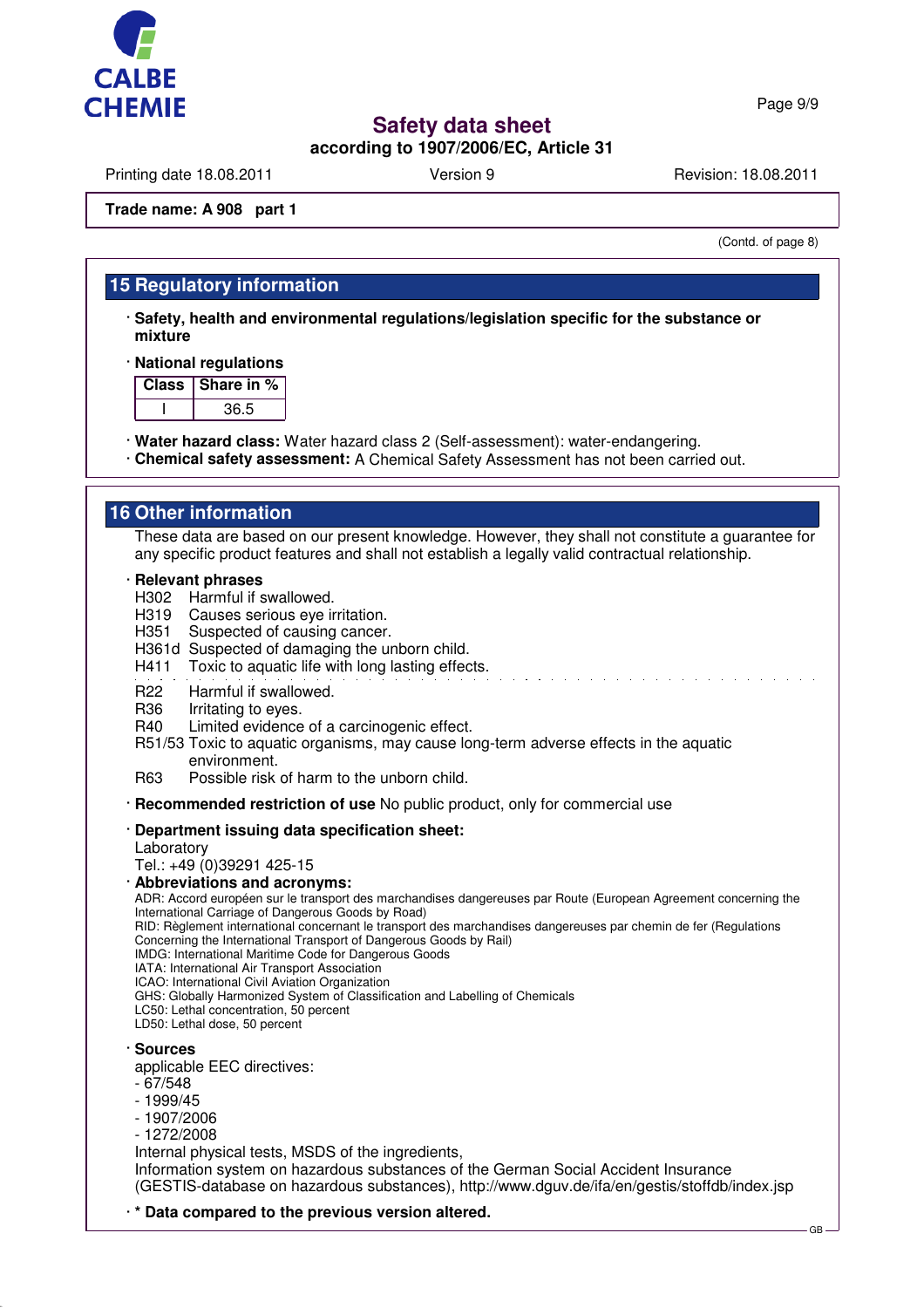



**according to 1907/2006/EC, Article 31**

|                                                                                                                                                                                                                                                   | Version 9                                                                                                                                                                            | Revision: 18.08.2011 |
|---------------------------------------------------------------------------------------------------------------------------------------------------------------------------------------------------------------------------------------------------|--------------------------------------------------------------------------------------------------------------------------------------------------------------------------------------|----------------------|
|                                                                                                                                                                                                                                                   | 1 Identification of the substance/mixture and of the company/undertaking                                                                                                             |                      |
| · Product identifier                                                                                                                                                                                                                              |                                                                                                                                                                                      |                      |
| · Trade name: A 908 part 2                                                                                                                                                                                                                        |                                                                                                                                                                                      |                      |
| · Article number: 17071<br>available we will add these to the safety data sheet.                                                                                                                                                                  | · Relevant identified uses of the substance or mixture and uses advised against<br>To this day we do not have any information about the identified use at the moment. These data are |                      |
| $\cdot$ Application of the substance / the preparation<br>Photochemicals<br>Tank cleaner                                                                                                                                                          |                                                                                                                                                                                      |                      |
| Details of the supplier of the safety data sheet<br>· Manufacturer/Supplier:<br>Calbe Chemie GmbH<br>Stadtfeld 31<br>D-39240 Calbe<br>Tel.: +49 (0)39291 425-0<br>Fax: +49 (0)39291 425-25<br>e-mail: info@calbe-chemie.de<br>www.calbe-chemie.de |                                                                                                                                                                                      |                      |
| · Informing department:<br>Tel.: +49 (0)39291 42515<br>E-Mail: kr@calbe-chemie.de                                                                                                                                                                 | · Emergency telephone number: Tel.: 0700-24112112 (CAL)                                                                                                                              |                      |
| <b>2 Hazards identification</b>                                                                                                                                                                                                                   |                                                                                                                                                                                      |                      |
| Classification of the substance or mixture                                                                                                                                                                                                        | Classification according to Regulation (EC) No 1272/2008                                                                                                                             |                      |
| GHS03 flame over circle                                                                                                                                                                                                                           |                                                                                                                                                                                      |                      |
| Ox. Sol. 2                                                                                                                                                                                                                                        | H272 May intensify fire; oxidiser.                                                                                                                                                   |                      |
| GHS08 health hazard                                                                                                                                                                                                                               |                                                                                                                                                                                      |                      |
|                                                                                                                                                                                                                                                   | Resp. Sens. 1 H334 May cause allergy or asthma symptoms or breathing difficulties if inhaled.                                                                                        |                      |
|                                                                                                                                                                                                                                                   |                                                                                                                                                                                      |                      |
| GHS07                                                                                                                                                                                                                                             |                                                                                                                                                                                      |                      |
| Acute Tox, 4<br>H302 Harmful if swallowed.                                                                                                                                                                                                        |                                                                                                                                                                                      |                      |
| Skin Irrit. 2<br>H315 Causes skin irritation.                                                                                                                                                                                                     |                                                                                                                                                                                      |                      |
| Eye Irrit. 2<br>Skin Sens. 1                                                                                                                                                                                                                      | H319 Causes serious eye irritation.                                                                                                                                                  |                      |
| STOT SE3                                                                                                                                                                                                                                          | H317 May cause an allergic skin reaction.<br>H335 May cause respiratory irritation.                                                                                                  |                      |
|                                                                                                                                                                                                                                                   | · Classification according to Directive 67/548/EEC or Directive 1999/45/EC                                                                                                           |                      |
| X Xn; Harmful<br>Harmful if swallowed.<br>R22:                                                                                                                                                                                                    |                                                                                                                                                                                      |                      |
| Xn; Sensitising                                                                                                                                                                                                                                   |                                                                                                                                                                                      |                      |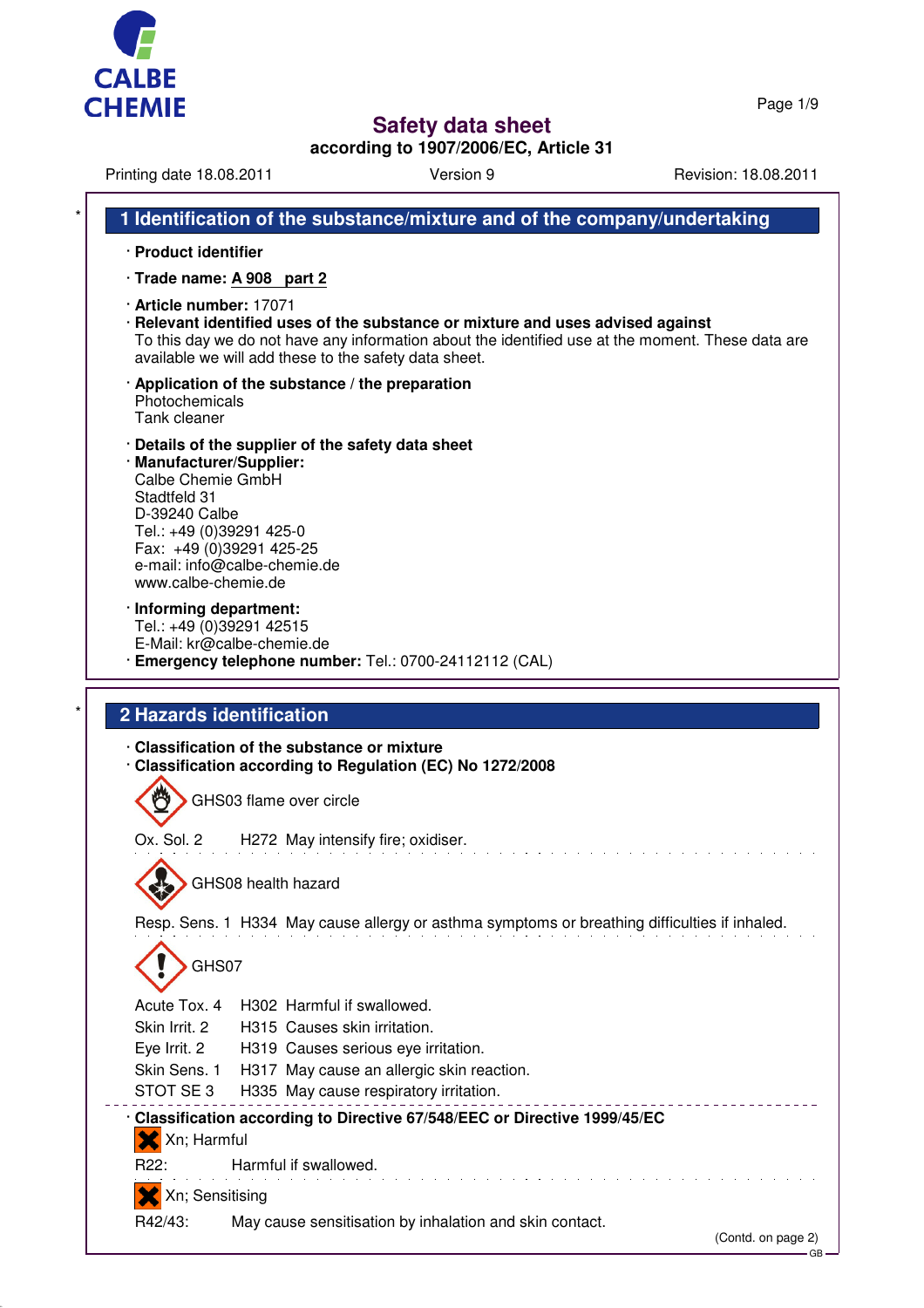

Page 2/9

# **Safety data sheet**

**according to 1907/2006/EC, Article 31**

Printing date 18.08.2011 Version 9 Version 9 Revision: 18.08.2011

## **Trade name: A 908 part 2**

|                                                                                           | (Contd. of page 1)                                                                                                                                                                                                                 |
|-------------------------------------------------------------------------------------------|------------------------------------------------------------------------------------------------------------------------------------------------------------------------------------------------------------------------------------|
| Xi; Irritant                                                                              |                                                                                                                                                                                                                                    |
| R36/37/38:                                                                                | Irritating to eyes, respiratory system and skin.                                                                                                                                                                                   |
| O; Oxidising                                                                              |                                                                                                                                                                                                                                    |
| R8:<br>· Classification system:                                                           | Contact with combustible material may cause fire.<br>The classification is in line with current EC lists. It is expanded, however, by information from<br>technical literature and by information furnished by supplier companies. |
| Label elements                                                                            |                                                                                                                                                                                                                                    |
|                                                                                           | · Labelling according to EU guidelines:<br>The product has been classified and labelled in accordance with EC Directives / Ordinance on<br>Hazardous Materials (GefStoffV)                                                         |
|                                                                                           | · Code letter and hazard designation of product:                                                                                                                                                                                   |
|                                                                                           | Xn Harmful<br>O Oxidising                                                                                                                                                                                                          |
| <b>Risk phrases:</b><br>8<br>22<br>42/43                                                  | Contact with combustible material may cause fire.<br>Harmful if swallowed.<br>36/37/38 Irritating to eyes, respiratory system and skin.<br>May cause sensitisation by inhalation and skin contact.                                 |
| · Safety phrases:<br>22 Do not breathe dust.<br>37 Wear suitable gloves.<br>Other hazards | 24 Avoid contact with skin.<br>26 In case of contact with eyes, rinse immediately with plenty of water and seek medical advice.<br>43 In case of fire, use water.<br>· Results of PBT and vPvB assessment                          |

- · **Description:** Mixture consisting of the following components.
- · **Dangerous components:**

(Contd. on page 3)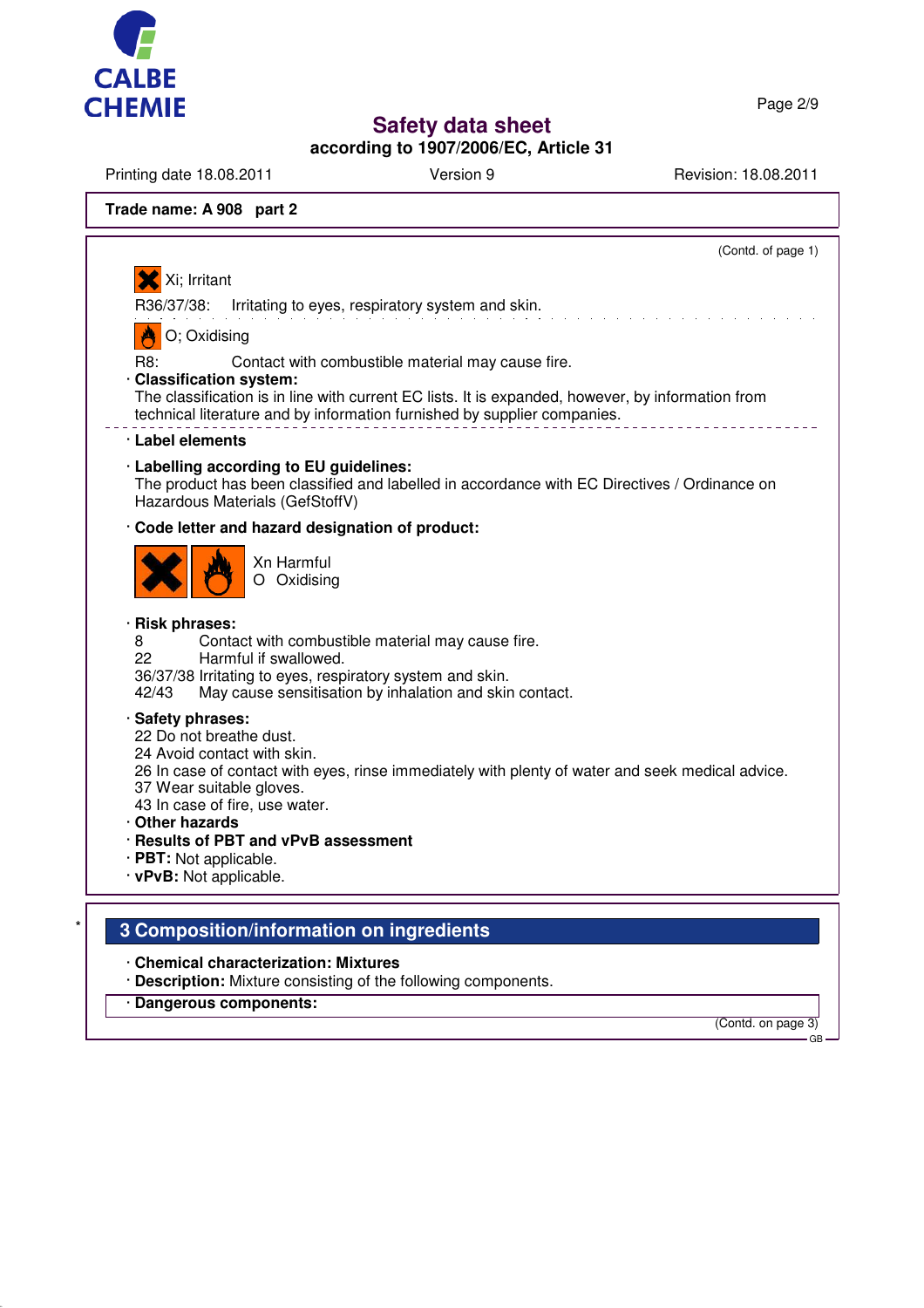

Page 3/9

# **Safety data sheet**

**according to 1907/2006/EC, Article 31**

Printing date 18.08.2011 **Version 9** Version 9 Revision: 18.08.2011

### **Trade name: A 908 part 2**

| (Contd. of page 2) |
|--------------------|
| 75-100%            |
|                    |
|                    |
|                    |
|                    |
|                    |
|                    |
|                    |
|                    |
|                    |

### **4 First aid measures**

· **Description of first aid measures**

- · **General information** Instantly remove any clothing soiled by the product.
- · **After inhalation** Supply fresh air; consult doctor in case of symptoms.
- · **After skin contact** Instantly wash with water and soap and rinse thoroughly.
- · **After eye contact**

Rinse opened eye for several minutes under running water (> 15 min). Then consult doctor.

- · **After swallowing** Drink copious amounts of water and provide fresh air. Instantly call for doctor.
- · **Information for doctor** None
- · **Most important symptoms and effects, both acute and delayed** No further relevant information available.
- · **Indication of any immediate medical attention and special treatment needed** No further relevant information available.

## **5 Firefighting measures**

- · **Extinguishing media**
- · **Suitable extinguishing agents** CO2, extinguishing powder or water jet. Fight larger fires with water jet or alcohol-resistant foam. Use fire fighting measures that suit the environment.
- · **Special hazards arising from the substance or mixture** Formation of toxic gases is possible during heating or in case of fire. Sulphur oxides (SOx)
- · **Advice for firefighters**
- · **Protective equipment:** Do not inhale explosion gases or combustion gases.

## **6 Accidental release measures**

- · **Personal precautions, protective equipment and emergency procedures** Wear protective clothing. Avoid causing dust.
- · **Environmental precautions:** Do not allow to enter drainage system, surface or ground water.
- · **Methods and material for containment and cleaning up:** Collect mechanically.

Dispose of contaminated material as waste according to item 13.

(Contd. on page 4) GB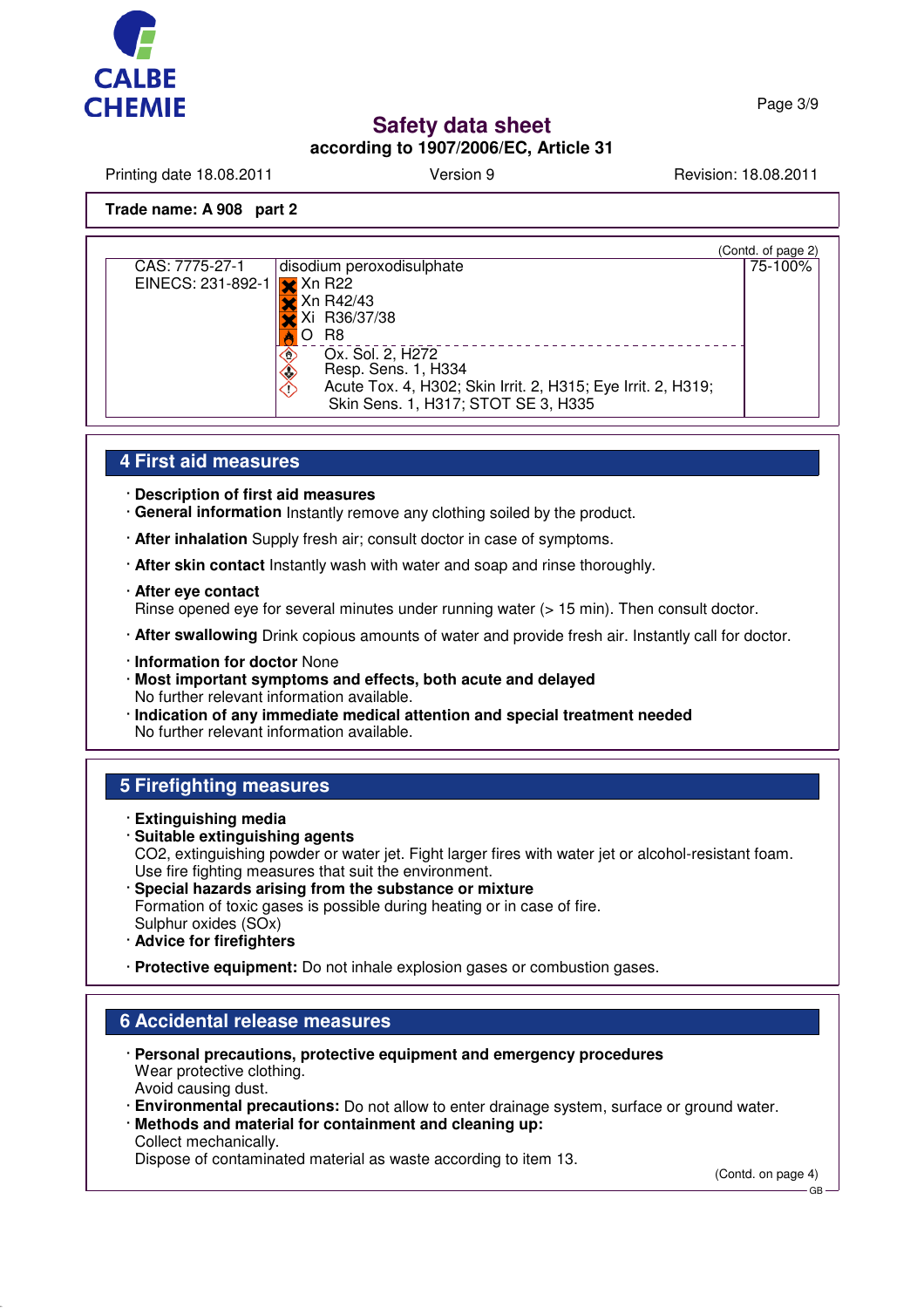

Page 4/9

# **Safety data sheet**

## **according to 1907/2006/EC, Article 31**

Printing date 18.08.2011 **Version 9** Version 9 Revision: 18.08.2011

(Contd. of page 3)

**Trade name: A 908 part 2**

### · **Reference to other sections**

See Section 8 for information on personal protection equipment. See Section 13 for information on disposal.

## **7 Handling and storage**

### · **Handling**

- · **Precautions for safe handling** Store in cool, dry place in tightly closed containers. Prevent formation of dust.
- · **Information about protection against explosions and fires:** Substance/product is oxidizing when dry.
- · **Conditions for safe storage, including any incompatibilities**
- · **Storage**
- · **Requirements to be met by storerooms and containers:** No special requirements.
- · **Information about storage in one common storage facility:** Store away from flammable substances.
- · **Further information about storage conditions:** None.
- · **Storage class** LGK 5.1B (VCI-Concept)
- · **Specific end use(s)** No further relevant information available.

## **8 Exposure controls/personal protection**

· **Additional information about design of technical systems:** No further data; see section 7.

- · **Control parameters**
- · **Components with limit values that require monitoring at the workplace:**

The product does not contain any relevant quantities of materials with critical values that have to be monitored at the workplace.

- · **Additional information:** The lists that were valid during the compilation were used as basis.
- · **Exposure controls**
- · **Personal protective equipment**
- · **General protective and hygienic measures**

The usual precautionary measures should be adhered to general rules for handling chemicals. Keep away from foodstuffs, beverages and food.

Do not eat, drink or smoke while working.

Take off immediately all contaminated clothing.

Avoid close or long term contact with the skin.

· **Breathing equipment:** Not necessary if room is well-ventilated.

### · **Protection of hands:**

Protective gloves.

The protective gloves to be used must comply with the specifications of the EC directive 89/686/ EEC and the resultant standard EN 374.

This recommendation applies only to the product stated in the Safety Data Sheet and supplied by us as well as to the purpose specified by us.

Only use chemical-protective gloves with CE-labelling of category III.

Selection of the glove material on consideration of the penetration times, rates of diffusion and the degradation

(Contd. on page 5)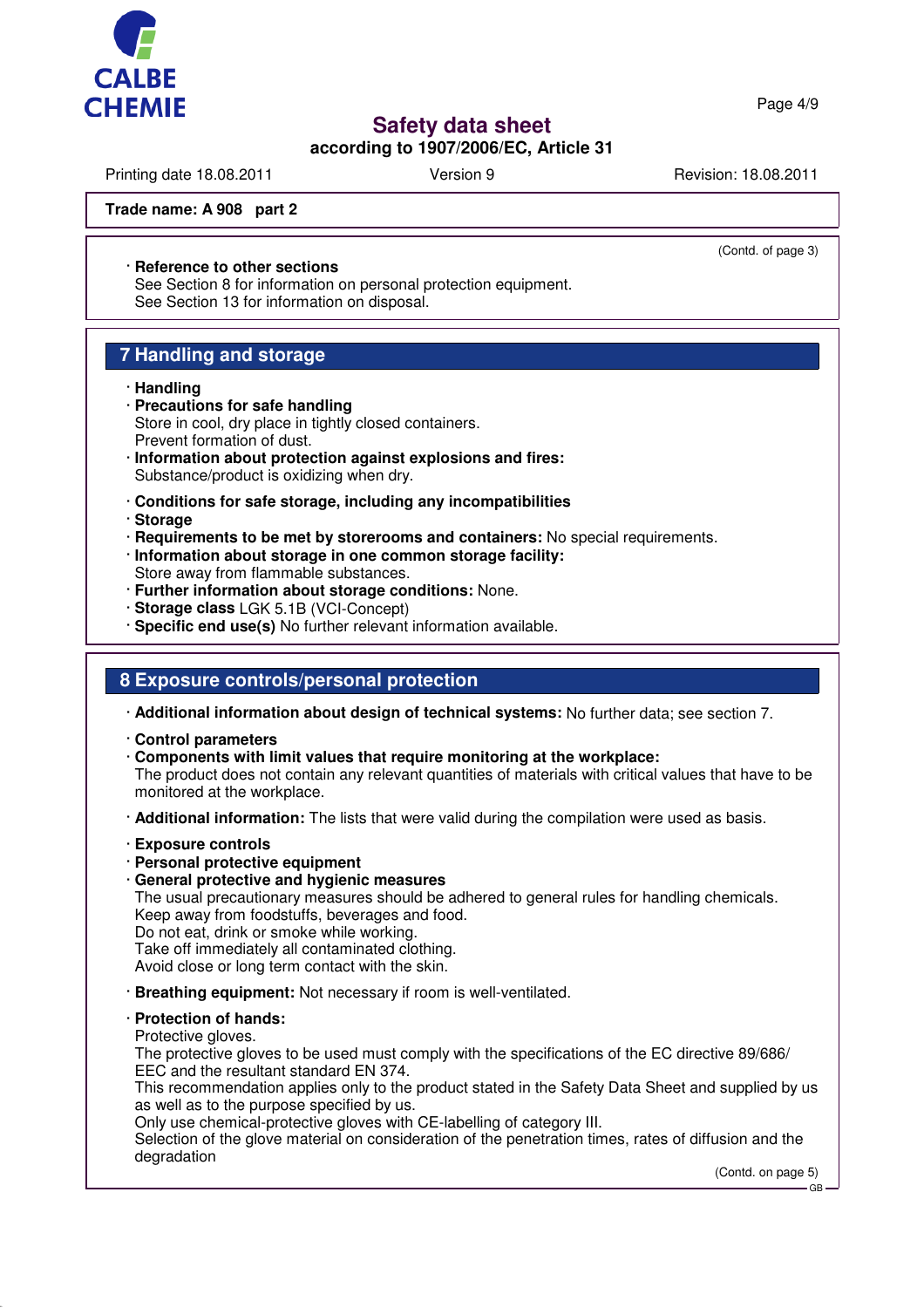

Page 5/9

# **Safety data sheet**

**according to 1907/2006/EC, Article 31**

Printing date 18.08.2011 **Version 9** Version 9 Revision: 18.08.2011

### **Trade name: A 908 part 2**

(Contd. of page 4)

· **Material of gloves** Nitrile rubber, NBR Butyl rubber, BR Recommended thickness of the material: ≥ 0.38 mm Avoid natural rubber gloves. · **Penetration time of glove material** Value for permeation: Level > 6 (480 min)

The determined penetration times according to EN 374 part III are not performed under practical conditions. Therefore a maximum wearing time, which corresponds to 50% of the penetration time, is recommended.

· **For the permanent contact of a maximum of 15 minutes gloves made of the following materials are suitable:** Synthetic gloves

Value for permeation: Level: ≥3 (60 min)

· **Eye protection:** Safety glasses

· **Body protection:** Light weight protective clothing

| · Information on basic physical and chemical properties<br><b>General Information</b><br>· Appearance:<br>Form:<br>Crystalline powder<br>Colour:<br>Colourless<br>Odourless<br>· Odour:<br>$\cdot$ pH-value (560 g/l) at 25 °C:<br>2.6<br>Change in condition<br><b>Melting point/Melting range:</b><br>Not determined<br><b>Boiling point/Boiling range:</b><br>Not determined<br>· Flash point:<br>Not applicable<br>· Inflammability (solid, gaseous) Product is not inflammable.<br>· Ignition temperature:<br>Decomposition temperature: $>180^{\circ}$ C<br>· Danger of explosion:<br>Product is not explosive.<br>Critical values for explosion:<br><b>Oxidizing properties</b><br>Yes<br>. Density at 20 ℃<br>2.59 g/cm3<br>· Solubility in / Miscibility with<br>Water:<br>Soluble<br>Other information<br>No further relevant information available. | 9 Physical and chemical properties |  |  |  |
|----------------------------------------------------------------------------------------------------------------------------------------------------------------------------------------------------------------------------------------------------------------------------------------------------------------------------------------------------------------------------------------------------------------------------------------------------------------------------------------------------------------------------------------------------------------------------------------------------------------------------------------------------------------------------------------------------------------------------------------------------------------------------------------------------------------------------------------------------------------|------------------------------------|--|--|--|
|                                                                                                                                                                                                                                                                                                                                                                                                                                                                                                                                                                                                                                                                                                                                                                                                                                                                |                                    |  |  |  |
|                                                                                                                                                                                                                                                                                                                                                                                                                                                                                                                                                                                                                                                                                                                                                                                                                                                                |                                    |  |  |  |
|                                                                                                                                                                                                                                                                                                                                                                                                                                                                                                                                                                                                                                                                                                                                                                                                                                                                |                                    |  |  |  |
|                                                                                                                                                                                                                                                                                                                                                                                                                                                                                                                                                                                                                                                                                                                                                                                                                                                                |                                    |  |  |  |
|                                                                                                                                                                                                                                                                                                                                                                                                                                                                                                                                                                                                                                                                                                                                                                                                                                                                |                                    |  |  |  |
|                                                                                                                                                                                                                                                                                                                                                                                                                                                                                                                                                                                                                                                                                                                                                                                                                                                                |                                    |  |  |  |
|                                                                                                                                                                                                                                                                                                                                                                                                                                                                                                                                                                                                                                                                                                                                                                                                                                                                |                                    |  |  |  |
|                                                                                                                                                                                                                                                                                                                                                                                                                                                                                                                                                                                                                                                                                                                                                                                                                                                                |                                    |  |  |  |
|                                                                                                                                                                                                                                                                                                                                                                                                                                                                                                                                                                                                                                                                                                                                                                                                                                                                |                                    |  |  |  |
|                                                                                                                                                                                                                                                                                                                                                                                                                                                                                                                                                                                                                                                                                                                                                                                                                                                                |                                    |  |  |  |
|                                                                                                                                                                                                                                                                                                                                                                                                                                                                                                                                                                                                                                                                                                                                                                                                                                                                |                                    |  |  |  |
|                                                                                                                                                                                                                                                                                                                                                                                                                                                                                                                                                                                                                                                                                                                                                                                                                                                                |                                    |  |  |  |
|                                                                                                                                                                                                                                                                                                                                                                                                                                                                                                                                                                                                                                                                                                                                                                                                                                                                |                                    |  |  |  |
|                                                                                                                                                                                                                                                                                                                                                                                                                                                                                                                                                                                                                                                                                                                                                                                                                                                                |                                    |  |  |  |

(Contd. on page 6)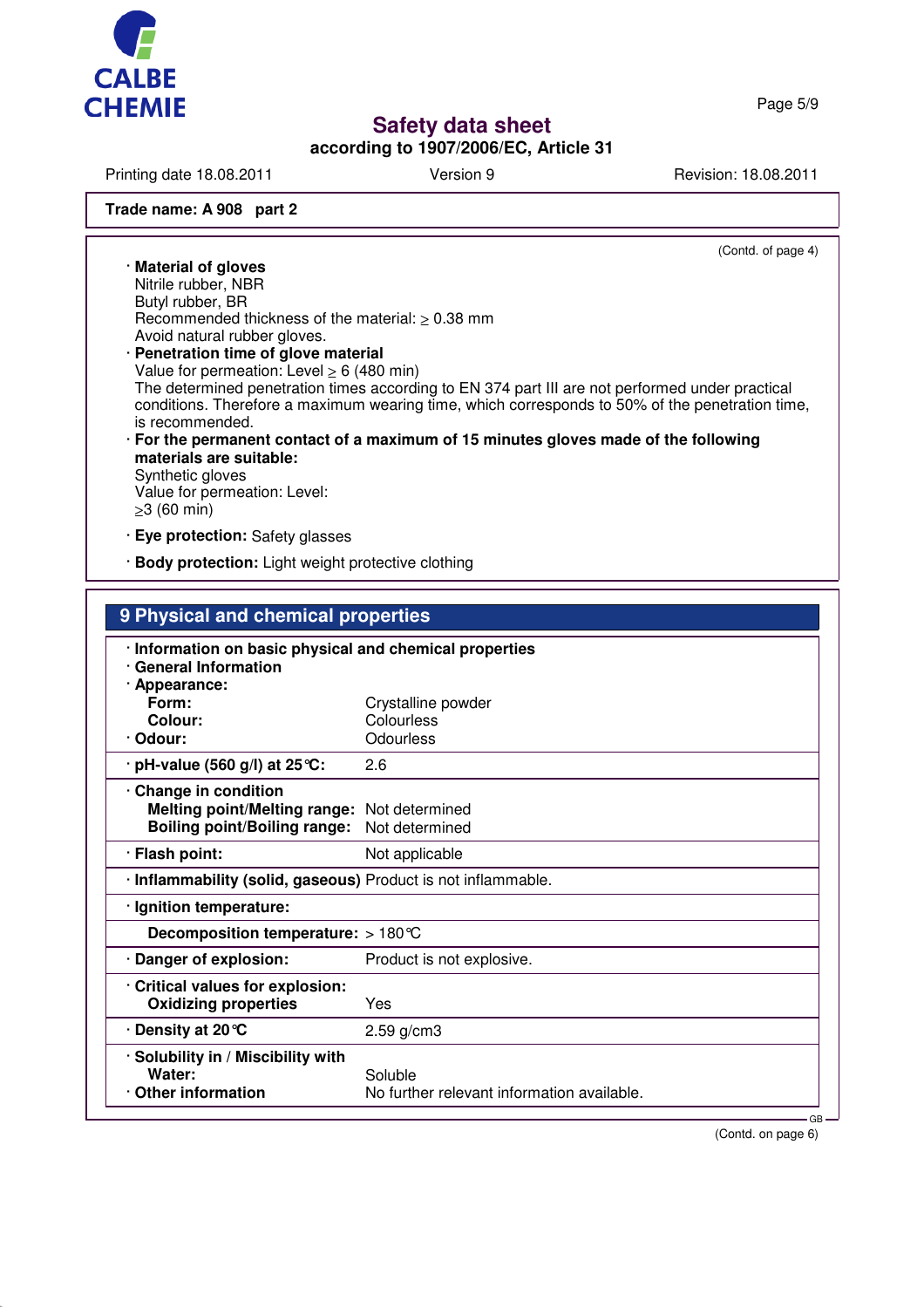

## **according to 1907/2006/EC, Article 31**

Printing date 18.08.2011 **Version 9** Version 9 Revision: 18.08.2011

### **Trade name: A 908 part 2**

(Contd. of page 5)

## **10 Stability and reactivity**

- · **Reactivity**
- · **Chemical stability**
- · **Thermal decomposition / conditions to be avoided:**
- No decomposition if used and stored according to specifications.
- · **Possibility of hazardous reactions**
- Toxic fumes may be released if heated above the decomposition point
- · **Conditions to avoid** No further relevant information available.
- · **Incompatible materials:** No further relevant information available.
- · **Hazardous decomposition products:** None

## **11 Toxicological information**

- · **Information on toxicological effects**
- · **Acute toxicity:**
- · **LD/LC50 values that are relevant for classification:**

#### **7775-27-1 disodium peroxodisulphate**

Oral LD50 1000 mg/kg (rat)

### · **Primary irritant effect:**

- · **on the skin:** Irritant to skin and mucous membranes.
- · **on the eye:** Irritant effect.
- · **Sensitization:** Sensitization possible by inhalation.
- Sensitization possible by skin contact.

## **12 Ecological information**

- · **Toxicity**
- · **Acquatic toxicity:** Not determined
- · **Persistence and degradability** Not determined
- · **Behaviour in environmental systems:** Not determined
- · **Bioaccumulative potential** Not determined
- · **Mobility in soil** No further relevant information available.
- · **Ecotoxical effects:** Not determined
- · **Behaviour in sewage processing plants:** Not determined
- · **Additional ecological information:**
- · **General notes:**
- Water hazard class 1 (German Regulation) (Self-assessment): Weakly water-endangering.
- · **Results of PBT and vPvB assessment**
- · **PBT:** Not applicable.
- · **vPvB:** Not applicable.
- · **Other adverse effects** No further relevant information available.

(Contd. on page 7)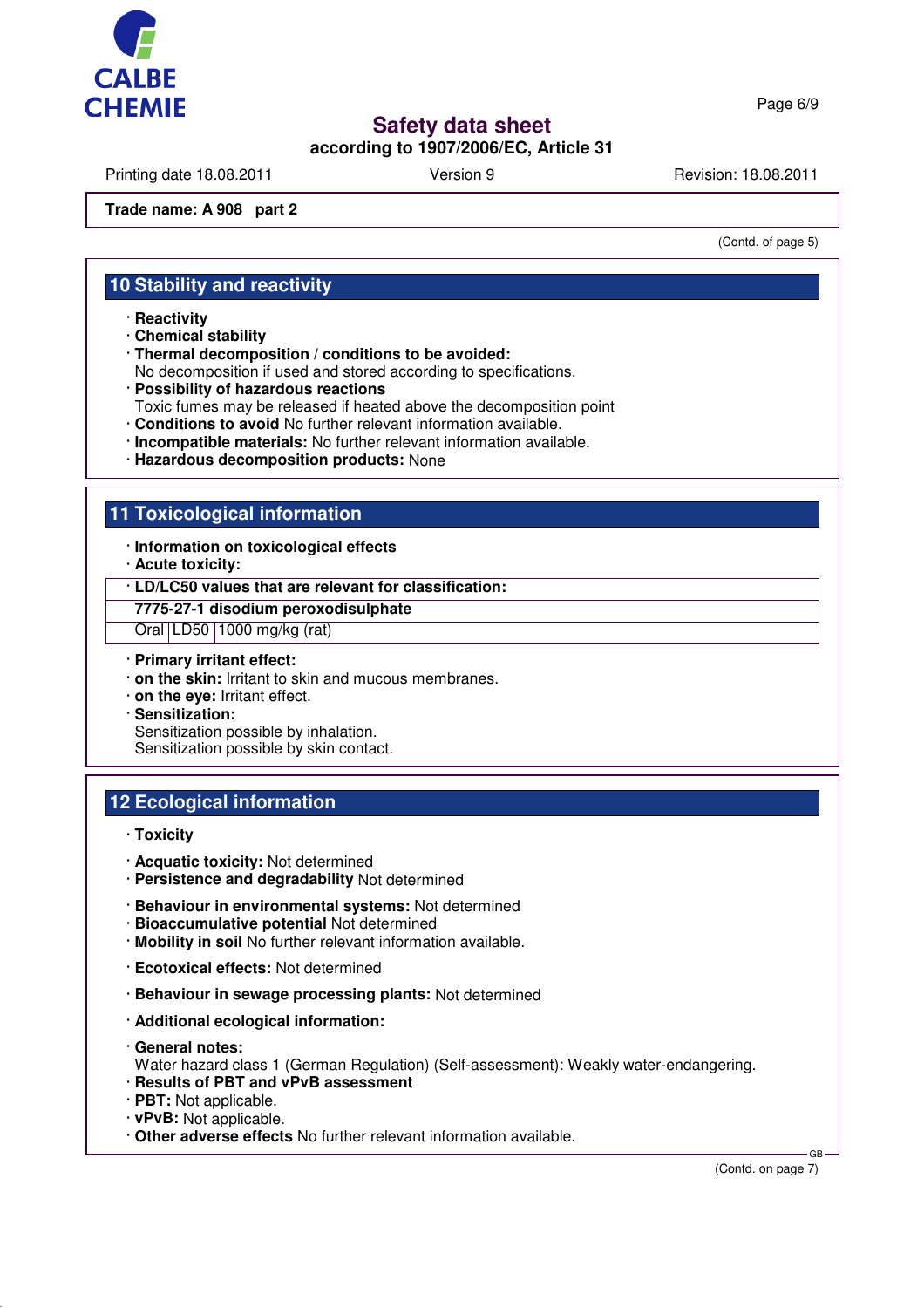

# **according to 1907/2006/EC, Article 31**

Printing date 18.08.2011 **Version 9** Version 9 Revision: 18.08.2011

### **Trade name: A 908 part 2**

(Contd. of page 6)

Page 7/9

## **13 Disposal considerations**

### · **Waste treatment methods**

· **Recommendation**

Must not be disposed of together with household garbage. Do not allow product to reach sewage system.

Must be specially treated under adherence to official regulations.

· **European waste catalogue**

16 05 07\* discarded inorganic chemicals consisting of or containing dangerous substances

## · **Uncleaned packagings:**

· **Recommendation:**

Empty contaminated packagings thoroughly. They can be recycled after thorough and proper cleaning.

Packagings that cannot be cleaned are to be disposed of in the same manner as the product. EAK-No. 15 01 10

· **Recommended cleaning agent:** Water, if necessary with cleaning agent.

| <b>14 Transport information</b>                      |                                      |                    |
|------------------------------------------------------|--------------------------------------|--------------------|
| · UN-Number<br>· ADR, IMDG, IATA                     | <b>UN 1505</b>                       |                    |
| · UN proper shipping name<br>· ADR, IMDG, IATA       | SODIUM PERSULPHATE                   |                    |
| · Transport hazard class(es)                         |                                      |                    |
| $\cdot$ ADR                                          |                                      |                    |
|                                                      |                                      |                    |
| · Class                                              | 5.1 Oxidising substances.            |                    |
| · Label                                              | 5.1                                  |                    |
| · IMDG, IATA                                         |                                      |                    |
| · Class                                              | 5.1 Oxidising substances.            |                    |
| · Label                                              | 5.1                                  |                    |
| · Packing group<br>· ADR, IMDG, IATA                 | Ш                                    |                    |
| <b>Environmental hazards:</b><br>· Marine pollutant: | No                                   |                    |
| · Special precautions for user<br>· Kemler Number:   | Warning: Oxidising substances.<br>50 |                    |
|                                                      |                                      | (Contd. on page 8) |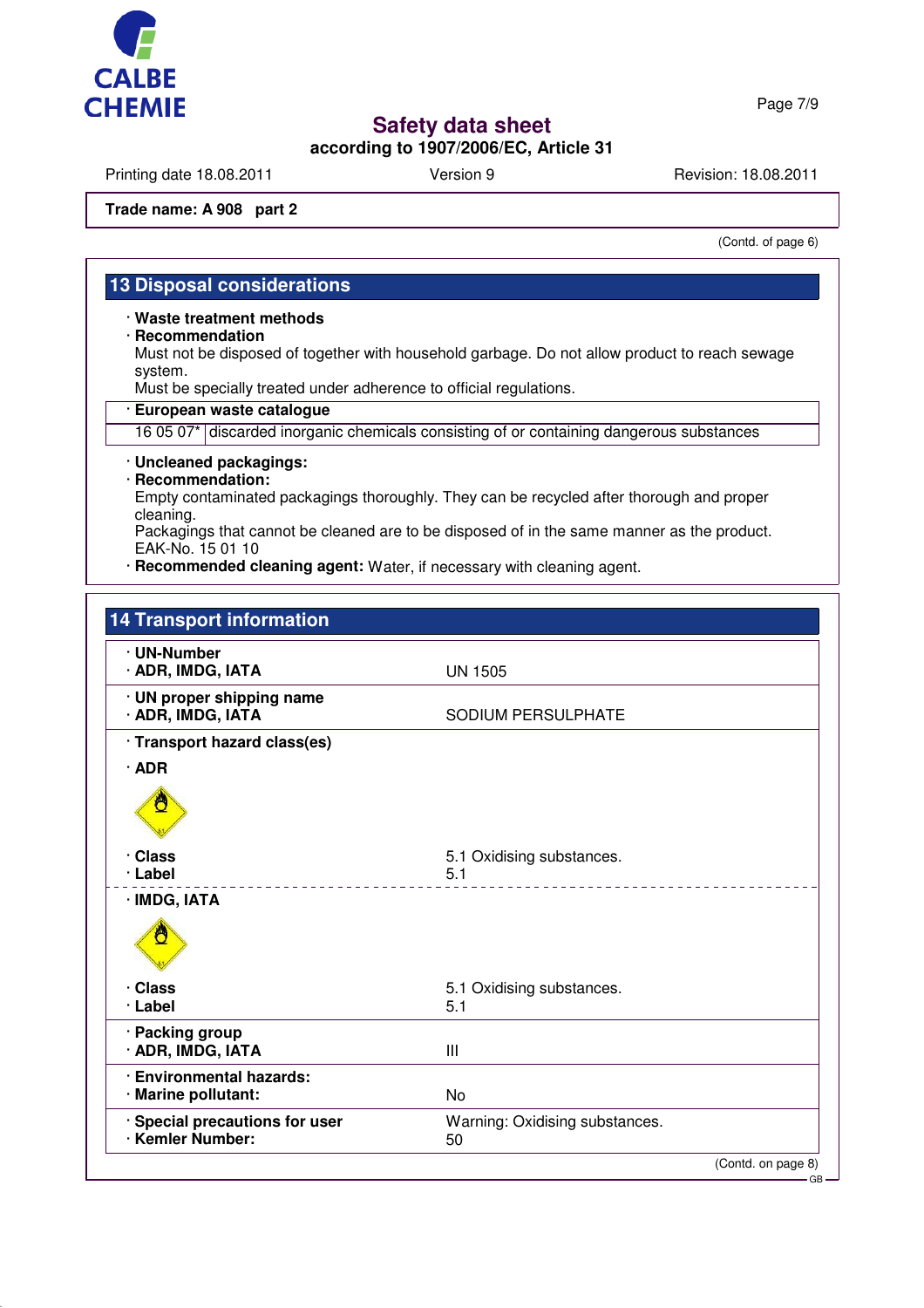

Page 8/9

# **Safety data sheet**

**according to 1907/2006/EC, Article 31**

Printing date 18.08.2011 **Version 9** Version 9 Revision: 18.08.2011

### **Trade name: A 908 part 2**

| (Contd. of page 7)                                              |
|-----------------------------------------------------------------|
| $F-A, S-Q$                                                      |
| · Transport in bulk according to Annex II of<br>Not applicable. |
|                                                                 |
| "Limited quantity" according to chapter 3.4 ADR                 |
| "Limited quantity" according to chapter 3.4 IMDG                |
| Packing Instruction<br>PAX 559, CAO 563                         |
| UN1505, SODIUM PERSULPHATE, 5.1, III                            |
|                                                                 |

## **15 Regulatory information**

- · **Safety, health and environmental regulations/legislation specific for the substance or mixture**
- · **National regulations**
- · **Water hazard class:** Water hazard class 1 (Self-assessment): weakly water-endangering.
- · **Chemical safety assessment:** A Chemical Safety Assessment has not been carried out.

## **16 Other information**

These data are based on our present knowledge. However, they shall not constitute a guarantee for any specific product features and shall not establish a legally valid contractual relationship.

#### · **Relevant phrases**

- H272 May intensify fire; oxidiser.<br>H302 Harmful if swallowed.
- H<sub>302</sub> Harmful if swallowed.<br>H<sub>315</sub> Causes skin irritation.
- Causes skin irritation.
- H317 May cause an allergic skin reaction.
- H319 Causes serious eye irritation.<br>H334 May cause allergy or asthma
- H334 May cause allergy or asthma symptoms or breathing difficulties if inhaled.<br>H335 May cause respiratory irritation.
- May cause respiratory irritation.

### R22 Harmful if swallowed.

THE R36/37/38 Irritating to eyes, respiratory system and skin.<br>R42/43 May cause sensitisation by inhalation and skin

- May cause sensitisation by inhalation and skin contact.
- R8 Contact with combustible material may cause fire.
- · **Recommended restriction of use** No public product, only for commercial use

# · **Department issuing data specification sheet:**

Laboratory

Tel.: +49 (0)39291 425-15 · **Abbreviations and acronyms:**

ADR: Accord européen sur le transport des marchandises dangereuses par Route (European Agreement concerning the International Carriage of Dangerous Goods by Road)

RID: Règlement international concernant le transport des marchandises dangereuses par chemin de fer (Regulations Concerning the International Transport of Dangerous Goods by Rail)

(Contd. on page 9)

GB